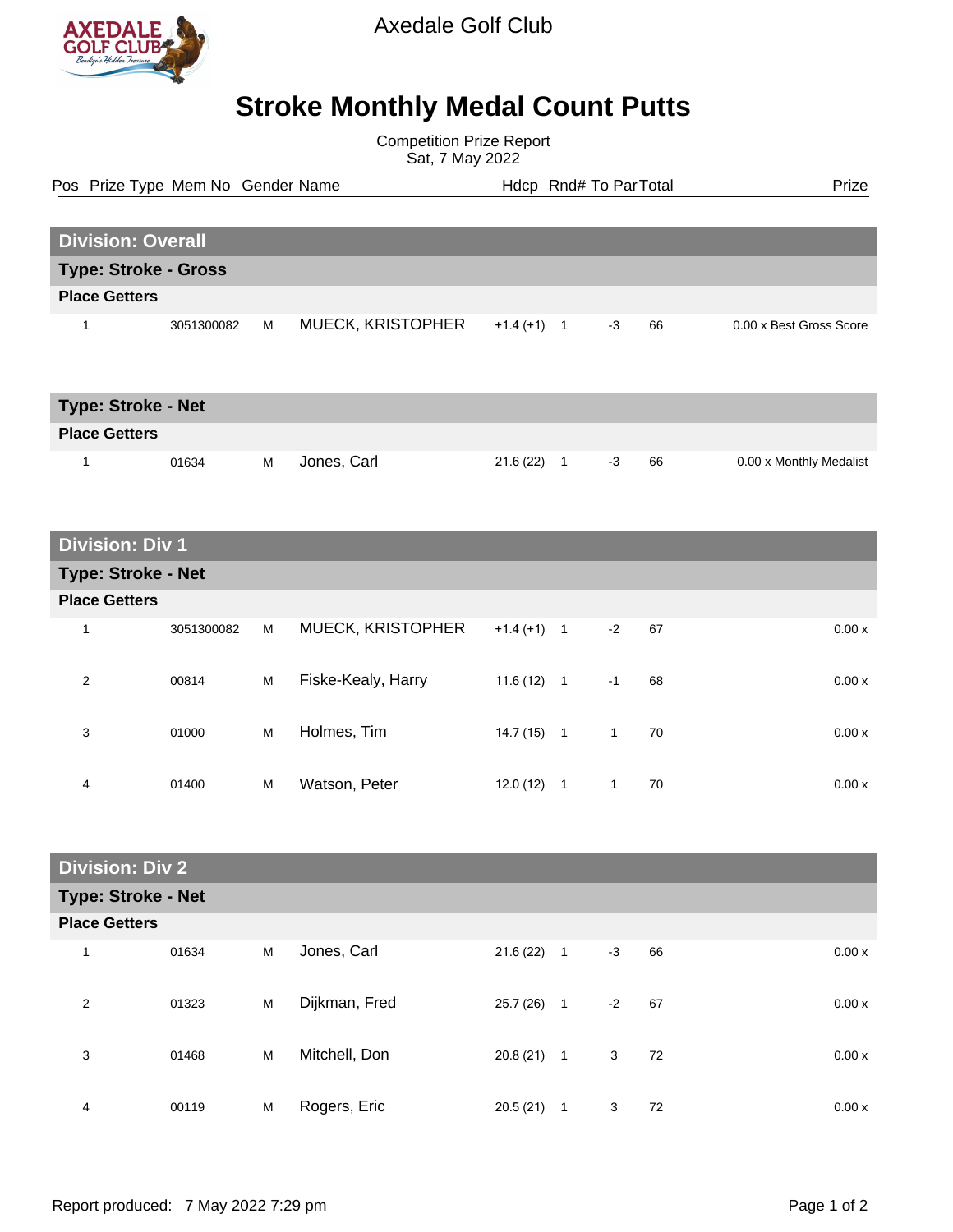| <b>Division: Overall</b>  |         |       |   |                     |              |                          |   |        |       |  |
|---------------------------|---------|-------|---|---------------------|--------------|--------------------------|---|--------|-------|--|
| <b>Type: Stroke - Net</b> |         |       |   |                     |              |                          |   |        |       |  |
| <b>Ball Rundowns</b>      |         |       |   |                     |              |                          |   |        |       |  |
|                           | (no. 1) | 00005 | M | Andrea, William     | 19.9 (20) 1  |                          | 3 | 72     | 0.00x |  |
|                           | (no. 2) | 00339 | M | Hocking, Darren     | $14.4(15)$ 1 |                          | 3 | 72     | 0.00x |  |
|                           | (no. 3) | 00928 | M | Fitzpatrick, Travis | 7.3(7)       | $\overline{\phantom{0}}$ | 3 | $72\,$ | 0.00x |  |
|                           | (no. 4) | 00768 | M | Pittock, Mark       | $14.3(14)$ 1 |                          | 3 | 72     | 0.00x |  |
|                           | (no. 5) | 00923 | M | Higgins, Denis      | $15.1(15)$ 1 |                          | 4 | 73     | 0.00x |  |
|                           | (no. 6) | 00080 | M | Lowndes, Ernie      | $25.6(26)$ 1 |                          | 4 | 73     | 0.00x |  |
|                           | (no. 7) | 01533 | M | Curran, Danny       | 34.8 (35) 1  |                          | 4 | 73     | 0.00x |  |
|                           | (no. 8) | 00461 | M | Torney, John        | $22.9(23)$ 1 |                          | 4 | 73     | 0.00x |  |
|                           | (no. 9) | 00334 | M | Stephens, David     | $22.3(23)$ 1 |                          | 4 | 73     | 0.00x |  |